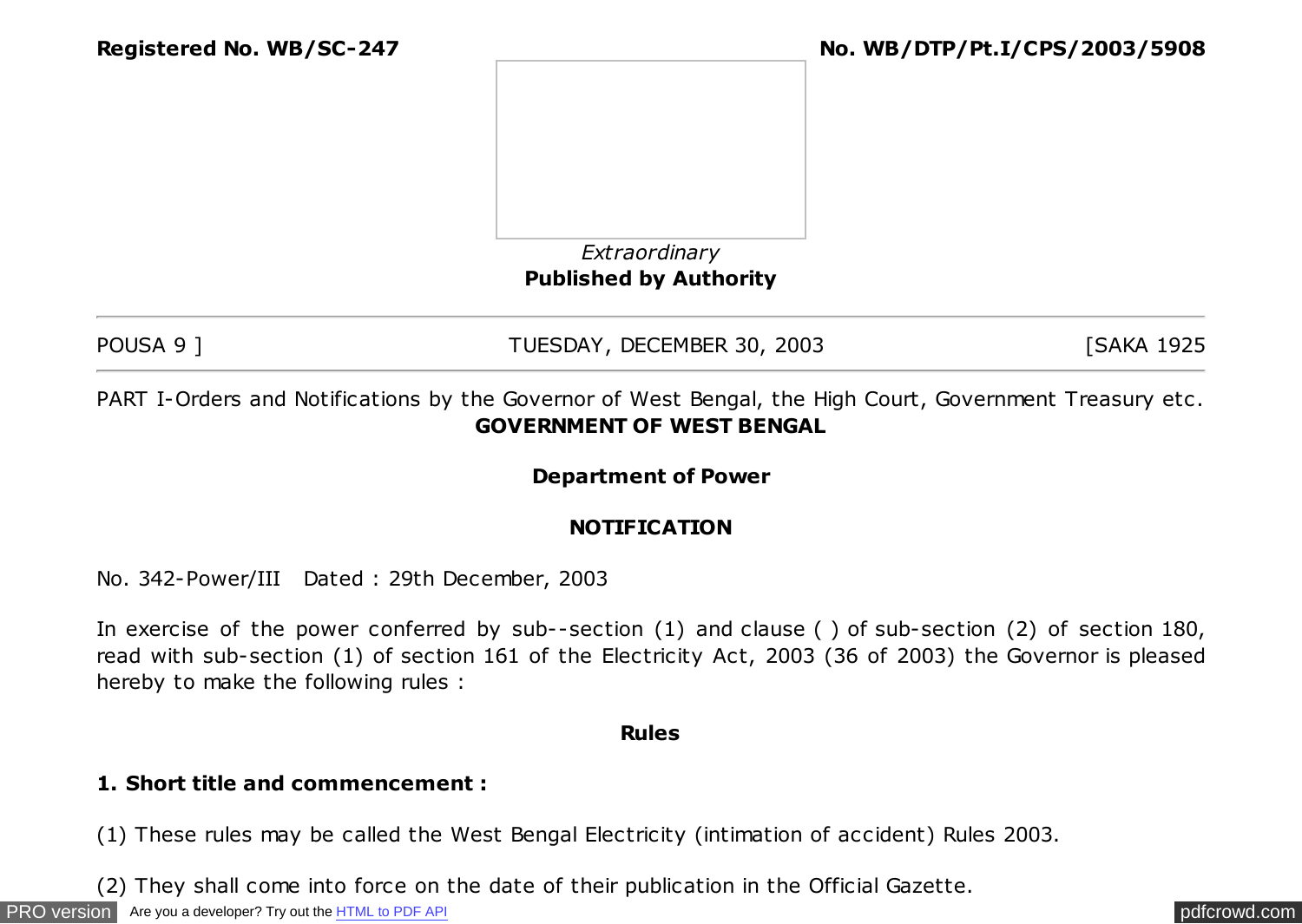**2. Intimation of Accident :** If any accident occurs in connection with the generation, transmission, distribution, supply or use of electricity in or in connection with any part of the electric lines or electrical plant of any, person and the accident results in or is likely to have resulted in loss of human or animal life or in any injury to a human being or an animal, such person or any person authorized by such person, not below the rank of a Assistant Engineer or equivalent shall send to the Electrical Inspector, concerned District Magistrate and concerned Local Police Station a report within 24 hours of the knowledge of the occurrence of the accident through electronic communication system and a written report in the form set out as per Annexure within 48 hours of the knowledge of occurrence of the accident.

## **ANNEXURE**

Form for Reporting Electrical Accidents

## [See Rule-2]

- 1. Date and time of accident.
- 2. Place of Accident

(Village / Town, Block, Sub-division, District and State).

3. System and voltage of supply (Whether EHV / HV / LV Line, Sub-station / Generating Station / Consumer Installations / Service Lines / Other Installation).

4. Designation of the Officer incharge of thelicensee or generating company in whose jurisdiction the accident occured.

5. Name of owner / user of energy in whose premisses the accident occured.

6. Details of victim(s) :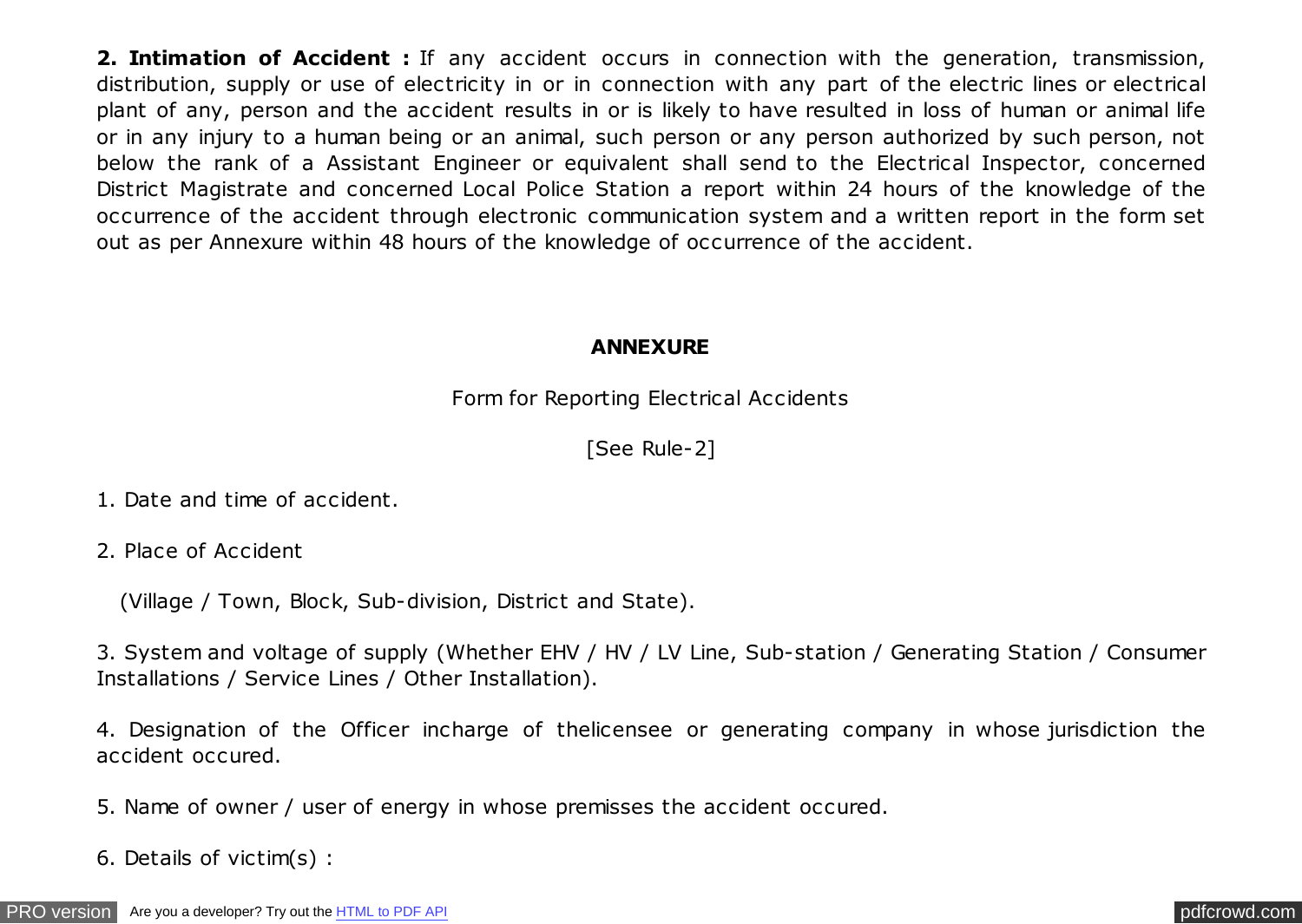(a) Human :

| $^{\prime\prime}$ SI.<br>$^{\prime}$  No. $_{\rm I}$ | <b>Name</b> | <b>Father's Name</b> | Sex of<br><b>Victim</b> | <b>Full Postal</b><br><b>Address</b> | <b>Approximate</b><br>Age | <b>Fatal</b><br><b>Non-fatal</b> |
|------------------------------------------------------|-------------|----------------------|-------------------------|--------------------------------------|---------------------------|----------------------------------|
|                                                      |             |                      |                         |                                      |                           |                                  |

(b) Animal :

| SI.<br><sup>∖</sup> No.⊹ | <b>Descriptionof</b><br>Animal(s) | $\ $ Number(s) $\ $ | Name(s) of Owner | Address(es) of<br>Owner(s) | Fatal<br><b>Non-fatal</b> |
|--------------------------|-----------------------------------|---------------------|------------------|----------------------------|---------------------------|
|                          |                                   |                     |                  |                            |                           |

7. In case of victim(s) is / are employee(s) of licensee or generatingcompany :

a. Designation of such person(s).

b. Brief description of the job undertaken, if any.

c. Whether such person / persons was / were allowed to work on the job.

8. In case the victim(s) of a licensed contractor :

 a. Did the victim(s) posses any electric workmen's permit(s), supervisor's certificate of competency issued under Rule 45 of Indian Electricity Rules 1956 or any other regulations, rules under the Electricity Act, 2003. If yes new number and date of issue and the name of issuing authority.

b. Name and Designation of the person who assigned the duties of the victim(s).

9. Incase of accident by the licensees' or generating companies' system, whether permit to work (PTV) and other procedural steps of commencing the job, safety procedure was complied as set out in rules and regulations made under the Electricity Act, 2003.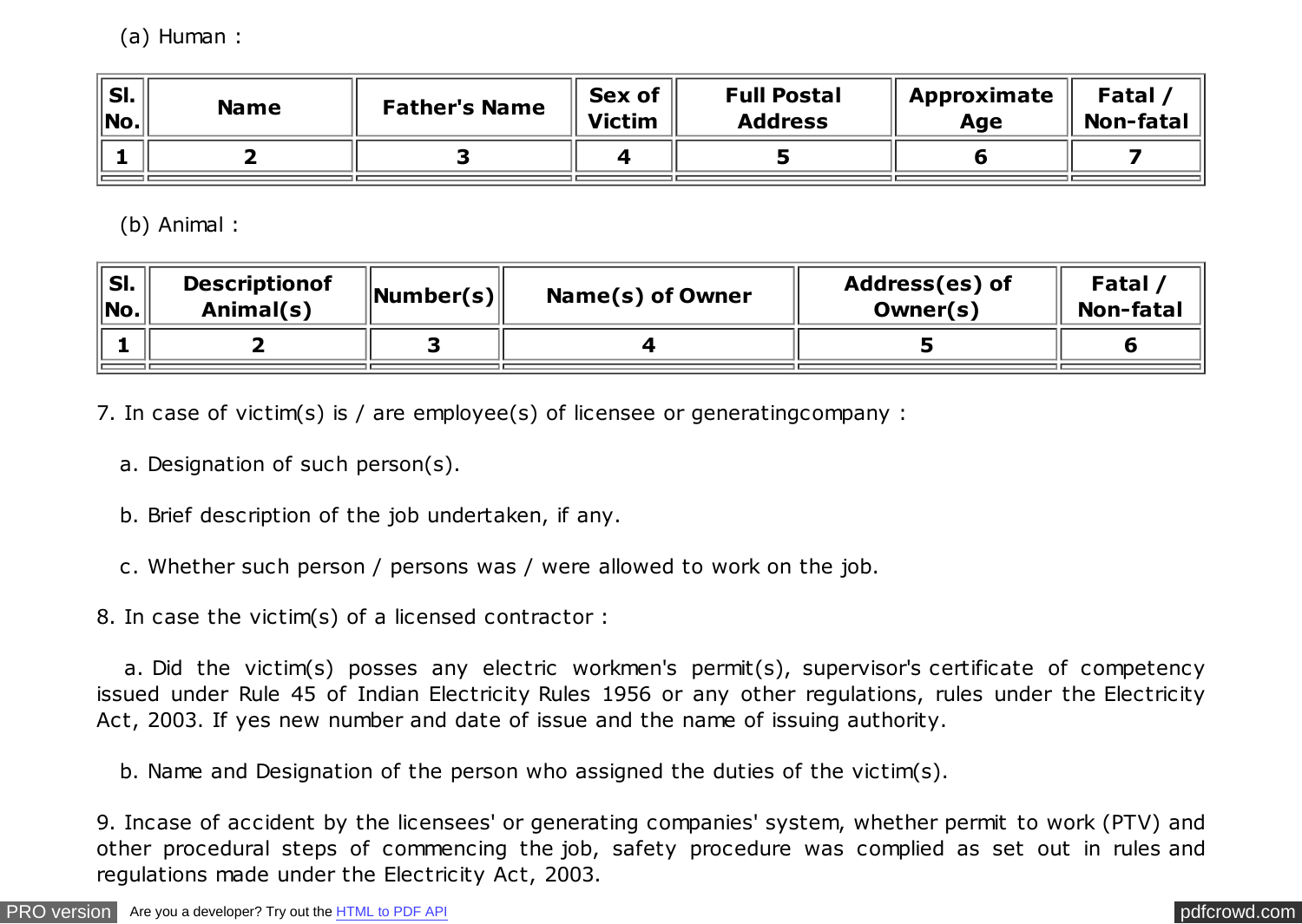10. (a) Describe fully the nature and extent of injuries, e.g. fatal / disablement (permanent or temporary) of any portion of the body or burns or other injuries.

(b) In case of fatal accident, was the post mortem performed?

11. Detailed causes leading to the accident (To be given in a Separate Sheet annexed to this form).

12. Action taken regarding first aid, medical attendance etc . immediately after the occurrence of the accident, (give details).

13. Whether the District Magistrate and Police Station concerned have been notified of the accident (if so, give details).

14. Steps taken to preserve the evidence in connection with the accident to extent possible.

15. Name and Designation(s) of the person(s) assisting, supervising the person(s) killed or injured.

16. What safety equipments were given to and used by the person(s) who met this accident (e.g. rubber gloves, rubber mats, safety belts and ladders, etc .)?

17. Whether isolating switches and other sectionalising devices were employed to deaden the sections for working the same? Whether working section was earthed at the site of work?

18. Whether the work on the live lines was ndertaken by authorised person(s)? If so, the name and the designation of such person(s) maybe given.

19. Whether artificial resuscitation treatment was given to the person(s), who met the electric accident? If yes, how long was in continued before its abandonment?

20. Names and Designations of persons present at and witnessed the accident.

21. Any other information / remarks.